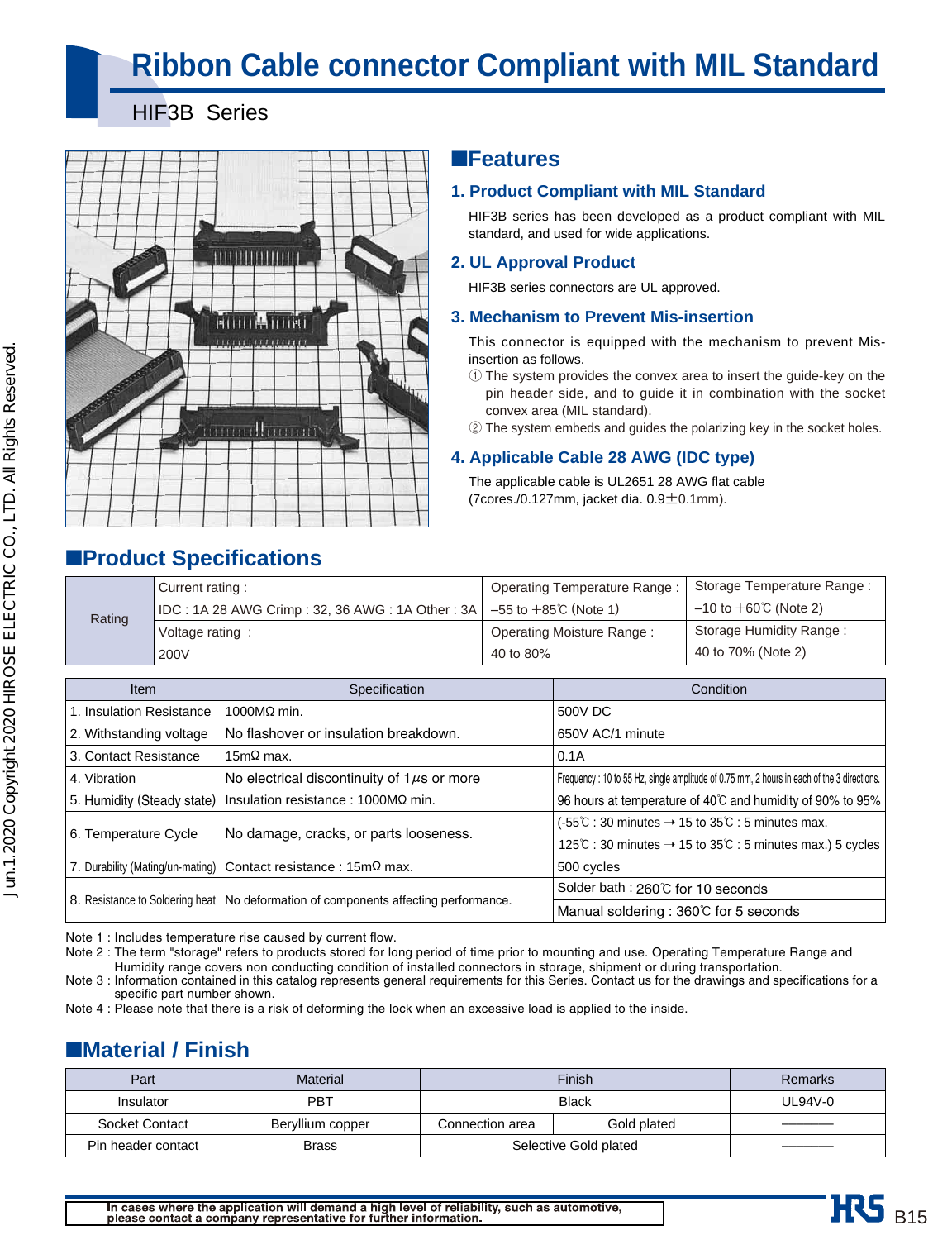### ■**Product Number Structure**

Refer to the chart below when determining the product specifications from the product number. Please select from the product numbers listed in this catalog when placing orders.

### ●**Socket**

| $HIF$ 3B                       | D - 2.54<br>- *<br>R                                              |
|--------------------------------|-------------------------------------------------------------------|
| 2<br>A                         | $\bullet$<br>B<br>6<br>6                                          |
| <b>O</b> Series Name           | : HIF                                                             |
| 2 Series No.                   | : 3B, 3BA, 3BB (50, 60, 64 contacts only)                         |
|                                | 3 Number of contacts : 6,10,14,16, 20, 26, 30, 34, 40, 50, 60, 64 |
| Contact alignment : D : Double |                                                                   |
| Contact pitch : 2.54mm         |                                                                   |
| <b>6</b> Connection type       |                                                                   |
|                                | R : ID type                                                       |

### ●**Pin Header**

|                            | P A - 2.54<br>DS                                                        |
|----------------------------|-------------------------------------------------------------------------|
| 2                          | 3<br>$\overline{A}$<br>6<br>$\epsilon$                                  |
| <b>D</b> Series Name : HIF |                                                                         |
| 2 Series No.               |                                                                         |
| ЗB                         | : $(14$ contacts not included) $3BC$ : $(10$ contacts only)             |
|                            | 3BA, 3BB : (50, 60, 64 contacts only) 3BD : (10 contacts only)          |
|                            | <b>8</b> Number of contacts: 6,10,14,16, 20, 26, 30, 34, 40, 50, 60, 64 |
| $\bm{A}$<br>P              | : Pin header                                                            |
| 6<br>A                     | : Selective gold plated                                                 |
| 6 Contact pitch : 2.54mm   |                                                                         |
| <b>7</b> Contact style     |                                                                         |
| DS                         | : Right angle type                                                      |
| DSA                        | : Straight type                                                         |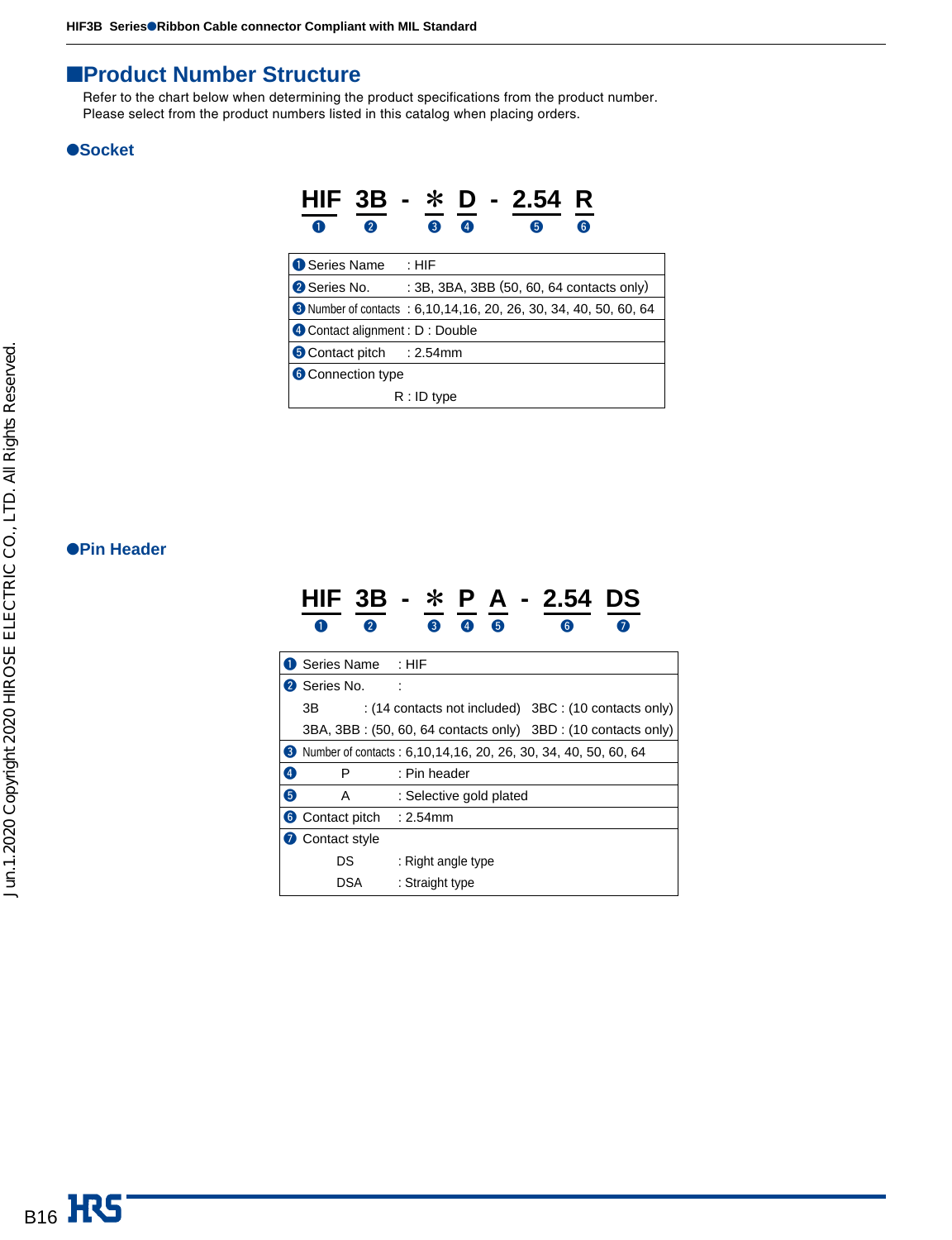## ■**Socket (With guide to prevent mis-insertion)**













Note1, Note2 : The number of polarizing keys and polarizing keyways changes according to products. Refer to the list as shown below. Note3 : The 50, 60 and 64 contact connector contain two types of polarizing guides. Use the products, referring to Notes 1 and 2. Note4 : The 6 contact has no polarizing mark.

 $2.3$  $\frac{1}{4.5}$ 

|                              |               |                 |       |      |                         |      |                                                            |                               | Unit: $mm$  |
|------------------------------|---------------|-----------------|-------|------|-------------------------|------|------------------------------------------------------------|-------------------------------|-------------|
| Part No.                     | HRS No.       | No. of Contacts | A     | B    | C                       | D    | <b>Polarizing Guide</b><br>(Note 1)                        | Polarizing Keyway<br>(Note 2) | <b>RoHS</b> |
| HIF3BA- 6D-2.54R(63)         | 610-0032-363  | 6               | 12.19 | 5.08 | 6.35                    | 7.72 |                                                            | None                          |             |
| HIF3BA-10D-2.54R(63)         | 610-0021-763  | 10              |       |      | 17.27 10.16 11.43 12.8  |      |                                                            | One on left side              |             |
| $\star$ HIF3BA-14D-2.54R(63) | 610-0022-063  | 14              |       |      | 22.35 15.24 16.51 17.88 |      |                                                            |                               |             |
| $\star$ HIF3BA-16D-2.54R(63) | 610-0023-2 63 | 16              |       |      | 24.89 17.78 19.05 20.42 |      |                                                            |                               |             |
| $\star$ HIF3BA-20D-2.54R(63) | 610-0024-5 63 | 20              |       |      | 29.97 22.86 24.13 25.5  |      | One at center                                              |                               | <b>YES</b>  |
| $\star$ HIF3BA-26D-2.54R(63) | 610-0025-8 63 | 26              |       |      | 37.59 30.48 31.75 33.12 |      |                                                            |                               |             |
| $\star$ HIF3BA-30D-2.54R(63) | 610-0026-063  | 30              |       |      | 42.67 35.56 36.83 38.2  |      |                                                            |                               |             |
| $\star$ HIF3BA-34D-2.54R(63) | 610-0027-363  | 34              |       |      | 47.75 40.64 41.91 43.28 |      |                                                            |                               |             |
| $\star$ HIF3BA-40D-2.54R(63) | 610-0028-663  | 40              |       |      | 55.37 48.26 49.53 50.9  |      |                                                            | One on right and              |             |
| $\star$ HIF3BA-50D-2.54R(63) | 610-0029-963  | 50              |       |      | 68.07 60.96 62.23 63.6  |      | One on right and left sides, resp.                         | left sides, resp.             |             |
| $\star$ HIF3BB-50D-2.54R(63) | 610-0041-463  | 50              |       |      | 68.07 60.96 62.23 63.6  |      | One at center                                              |                               |             |
| $\star$ HIF3BA-60D-2.54R(63) | 610-0030-863  | 60              |       |      | 80.77 73.66 74.93 76.3  |      | One on right and left sides, resp.                         |                               |             |
| $\star$ HIF3BB-60D-2.54R(63) | 610-0042-763  | 60              |       |      | 80.77 73.66 74.93 76.3  |      | One at center                                              |                               |             |
| $\star$ HIF3BA-64D-2.54R(63) | 610-0031-063  | 64              |       |      |                         |      | 85.85 78.74 80.01 81.38 One on right and left sides, resp. |                               |             |
| $\star$ HIF3BB-64D-2.54R(63) | 610-0043-0 63 | 64              |       |      | 85.85 78.74 80.01 81.38 |      | One at center                                              |                               |             |

The products marked with ★ comply with MIL standard.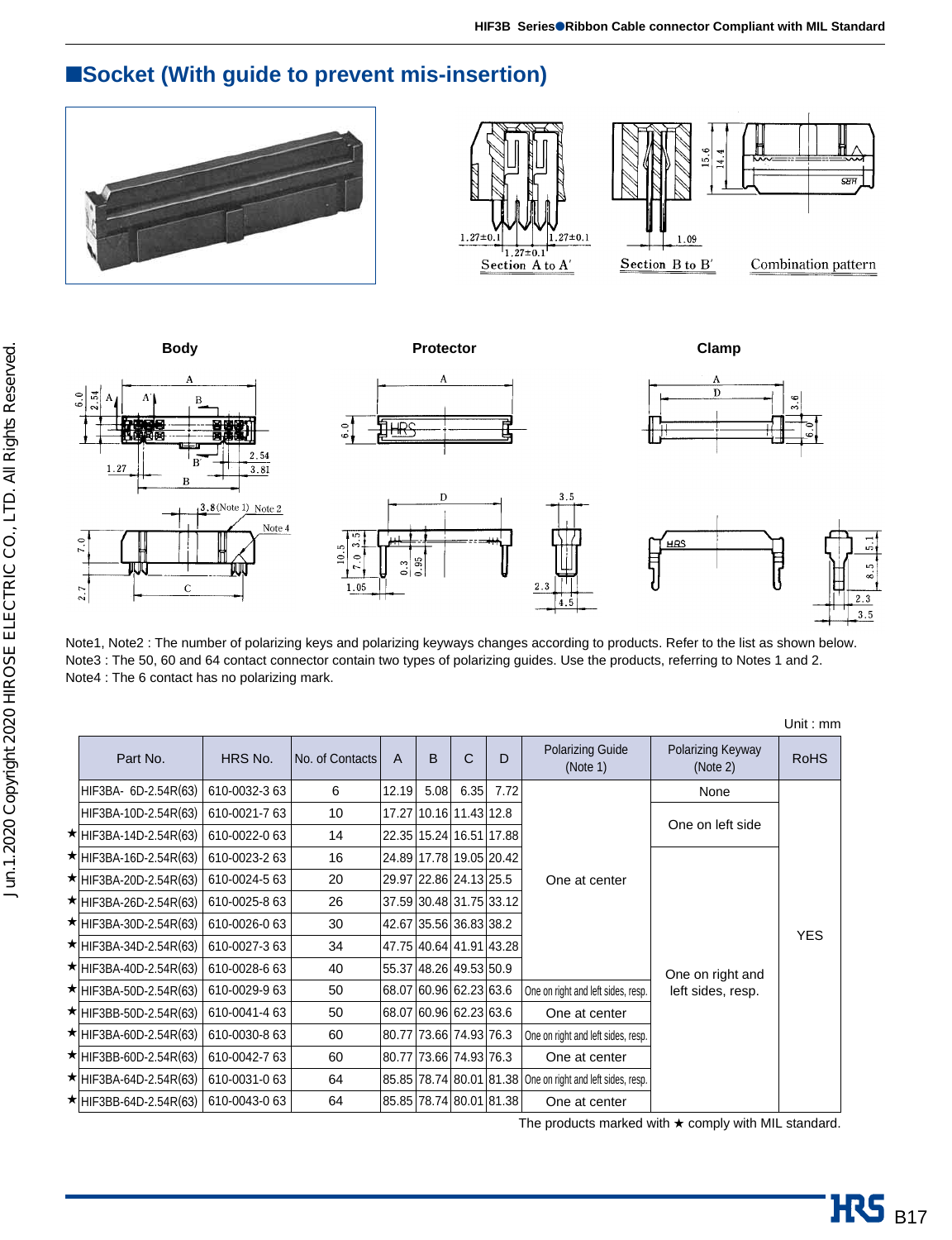### ■**Socket**









Note1 : The number of polarizing keys and polarizing keyways changes according to products. For details, refer to the list as shown below. Note2 : The 6 contact has no polarizing mark.

|                        |               |                 |              |              |                         |      |                                     | Unit : mm   |
|------------------------|---------------|-----------------|--------------|--------------|-------------------------|------|-------------------------------------|-------------|
| Part No.               | HRS No.       | No. of Contacts | $\mathsf{A}$ | <sub>B</sub> | C                       | D    | <b>Polarizing Guide</b><br>(Note 1) | <b>RoHS</b> |
| $HIF3B - 6D-2.54R(63)$ | 610-0012-6 63 | 6               | 12.19        | 5.08         | 6.35                    | 7.72 | None                                |             |
| ★ HIF3B-10D-2.54R(63)  | 610-0001-063  | 10              |              |              | 17.27 10.16 11.43 12.80 |      | One on left side                    |             |
| ★ HIF3B-14D-2.54R(63)  | 610-0002-263  | 14              |              |              | 22.35 15.24 16.51 17.88 |      |                                     |             |
| ★ HIF3B-16D-2.54R(63)  | 610-0003-5 63 | 16              |              |              | 24.89 17.78 19.05 20.42 |      |                                     |             |
| ★ HIF3B-20D-2.54R(63)  | 610-0004-8 63 | 20              |              |              | 29.97 22.86 24.13 25.50 |      |                                     | <b>YES</b>  |
| ★ HIF3B-26D-2.54R(63)  | 610-0005-063  | 26              |              |              | 37.59 30.48 31.75 33.12 |      |                                     |             |
| ★ HIF3B-30D-2.54R(63)  | 610-0006-363  | 30              |              |              | 42.67 35.56 36.83 38.2  |      | One on right and                    |             |
| ★ HIF3B-34D-2.54R(63)  | 610-0007-663  | 34              |              |              | 47.75 40.64 41.91 43.28 |      | left sides, resp.                   |             |
| ★ HIF3B-40D-2.54R(63)  | 610-0008-963  | 40              |              |              | 55.37 48.26 49.53 50.90 |      |                                     |             |
| ★ HIF3B-50D-2.54R(63)  | 610-0009-1 63 | 50              |              |              | 68.07 60.96 62.23 63.6  |      |                                     |             |
| ★ HIF3B-60D-2.54R(63)  | 610-0010-063  | 60              |              |              | 80.77 73.66 74.93 76.3  |      |                                     |             |
| ★ HIF3B-64D-2.54R(63)  | 610-0011-363  | 64              |              |              | 85.85 78.74 80.01 81.38 |      |                                     |             |

 $U_{\rm min}$ 

The products marked with ★ comply with MIL standard.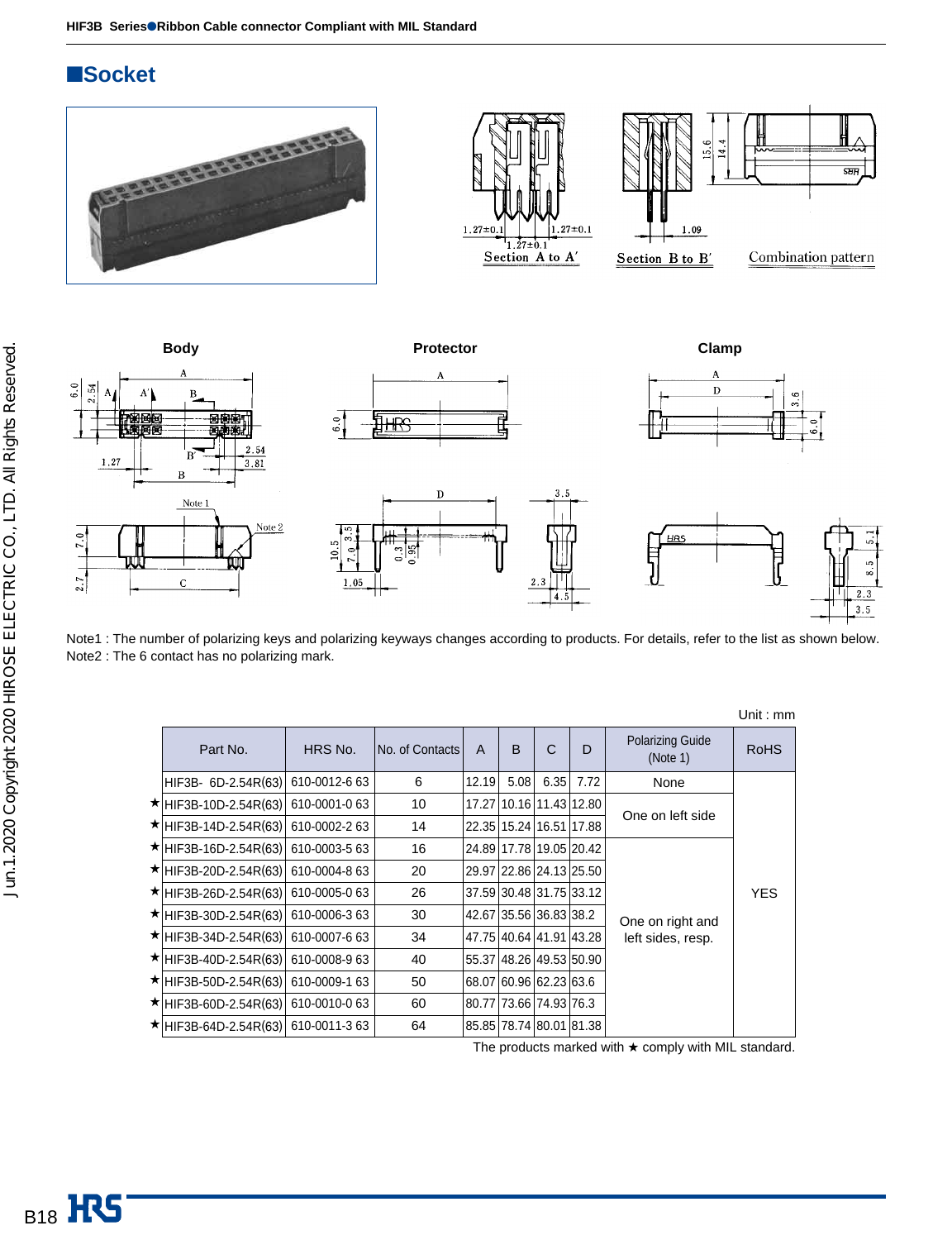# ■**Four Wall Angle Through hole**



# **BPCB mounting pattern**



■n=number of contacts



- Note 1, Note 2 : The number of polarizing slot and key installed positions changes according to products. Refer to the list as shown below.
- Note 3 : The spacer moves to the right according to the number of contacts.
- Note 4 : The 10, 50, 60 and 64 contact connectors contain two types of polarizing slots.
	- Use products, referring to (Note 1) (Note 2).

|   | Part No.               | HRS No.       | No. of Contacts | A     | B    | C                                                                                         | D                | E    | F    | Polarizing Slot<br>(Note 1)             | Polarizing Key Install<br>(Note 2) | <b>RoHS</b> |
|---|------------------------|---------------|-----------------|-------|------|-------------------------------------------------------------------------------------------|------------------|------|------|-----------------------------------------|------------------------------------|-------------|
| ★ | HIF3BA-10PA-2.54DS(63) | 610-0091-263  | 10              | 32.0  |      | 17.5 10.16                                                                                | 28.14<br>MAX51.1 | 21.8 | 27.9 | None                                    | One on right side                  |             |
|   | HIF3BD-10PA-2.54DS(63) | 610-0171-063  | 10              | 32.0  |      | 17.5 $10.16 \frac{20.14}{MAX51.1}$                                                        | 28.14            | 21.8 | 27.9 |                                         | None                               |             |
| ★ | HIF3BA-14PA-2.54DS(63) | 610-0092-563  | 14              | 37.1  |      | 22.6 $15.24 \frac{\text{J} \cdot \text{J} \cdot \text{J} \cdot \text{J}}{\text{MAX}56.2}$ | 33.24            | 26.9 | 33.0 |                                         | One on right side                  |             |
| ★ | HIF3BA-16PA-2.54DS(63) | 610-0093-8 63 | 16              | 39.6  | 25.1 | 17.78                                                                                     | 35.74<br>MAX58.7 | 29.5 | 35.5 |                                         |                                    |             |
| ★ | HIF3BA-20PA-2.54DS(63) | 610-0094-063  | 20              | 44.7  |      | $30.2$ 22.86                                                                              | 40.84<br>MAX63.8 | 34.5 | 40.6 |                                         |                                    |             |
| ★ | HIF3BA-26PA-2.54DS(63) | 610-0095-363  | 26              | 52.3  |      | 37.8 30.48 $\frac{40.44}{MAX71.4}$                                                        | 48.44            | 42.2 | 48.3 | One at center                           |                                    |             |
| ★ | HIF3BA-30PA-2.54DS(63) | 610-0096-663  | 30              | 57.4  |      | 42.9 35.56 $\frac{33.34}{MAX76.5}$                                                        | 53.54            | 47.2 | 53.3 |                                         |                                    | <b>YES</b>  |
| ★ | HIF3BA-34PA-2.54DS(63) | 610-0097-963  | 34              | 62.5  |      | 48.0 $40.64 \frac{\text{J}^{30.04}}{\text{MAX81.6}}$                                      | 58.64            | 52.3 | 58.4 |                                         |                                    |             |
| ★ | HIF3BA-40PA-2.54DS(63) | 610-0098-1 63 | 40              | 70.1  |      | 55.6 $48.26 \frac{\text{d}^{0.24}}{\text{MAX89.2}}$                                       |                  | 59.9 | 66.0 |                                         | One on right and                   |             |
| ★ | HIF3BA-50PA-2.54DS(63) | 610-0099-463  | 50              | 82.8  |      | 68.3 60.96 $\frac{18.34}{MAX101.9}$                                                       |                  | 72.6 | 78.7 | One on right and left sides, resp.      | left sides, resp.                  |             |
| ★ | HIF3BB-50PA-2.54DS(63) | 610-0131-5 63 | 50              | 82.8  |      | 68.3 60.96 $\frac{10.37}{MAX101.9}$                                                       |                  | 72.6 | 78.7 | One at center                           |                                    |             |
| ★ | HIF3BA-60PA-2.54DS(63) | 610-0100-1 63 | 60              | 95.5  |      | 81.0 73.66 $\frac{31.04}{MAX114.6}$                                                       | 91.64            | 85.3 |      | 91.4 One on right and left sides, resp. |                                    |             |
| ★ | HIF3BB-60PA-2.54DS(63) | 610-0132-8 63 | 60              | 95.5  |      | 81.0 73.66 $\frac{91.04}{MAX114.6}$                                                       | 91.64            | 85.3 | 91.4 | One at center                           |                                    |             |
| ★ | HIF3BA-64PA-2.54DS(63) | 610-0101-463  | 64              | 100.6 | 86.1 | $78.74 \frac{50.74}{MAX119.7}$                                                            |                  | 90.4 | 96.5 | One on right and left sides, resp.      |                                    |             |
| ★ | HIF3BB-64PA-2.54DS(63) | 610-0133-0 63 | 64              | 100.6 | 86.1 | $ 78.74 _{MAX119.7}$                                                                      |                  | 90.4 | 96.5 | One at center                           |                                    |             |

Unit : mm

The products marked with ★ comply with MIL standard.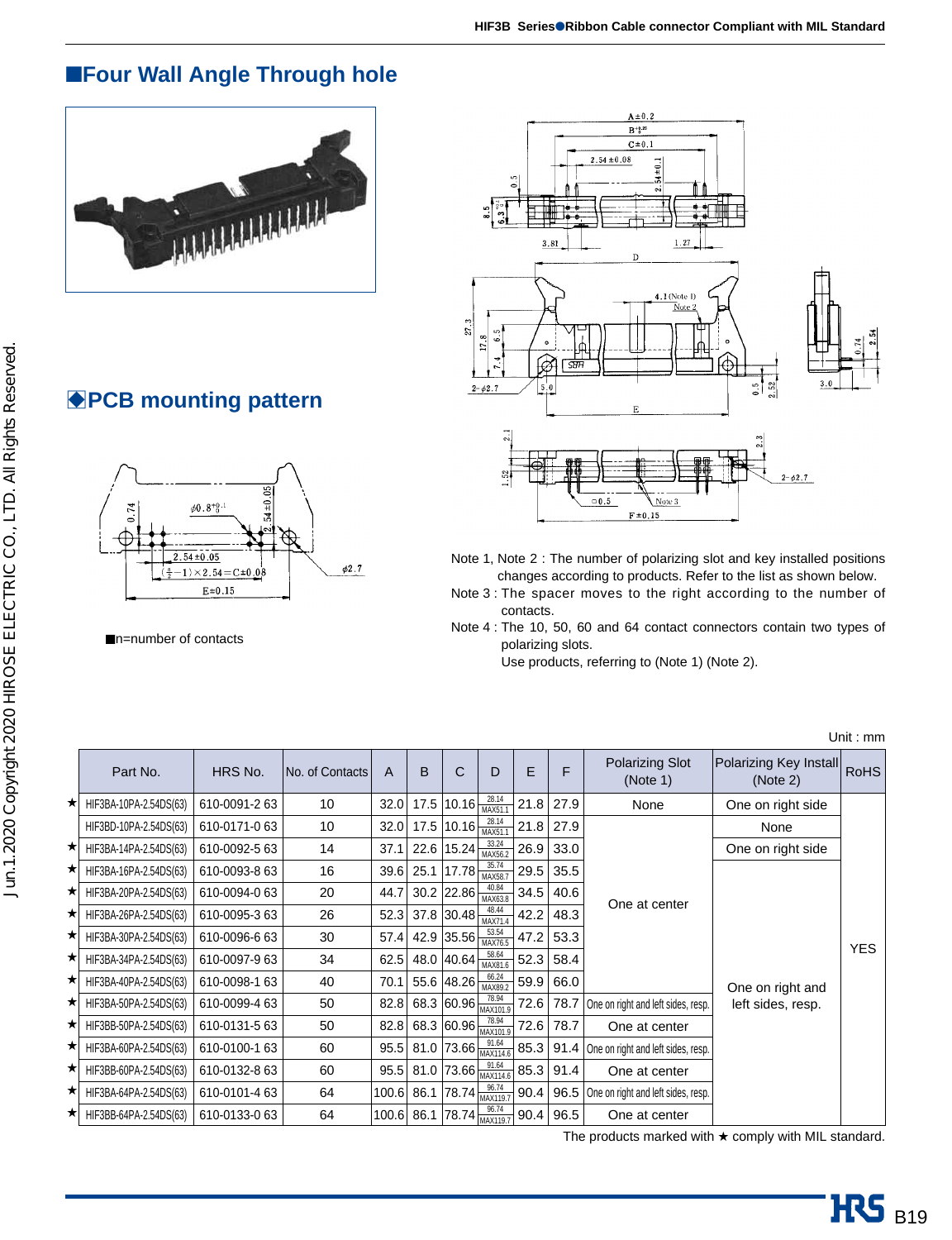# ■**Four-Wall Straight Through hole**



# **BPCB mounting pattern**



■n=number of contacts



- Note 1, Note 2 : The number of polarizing slot and key installed positions changes according to products. Refer to the list as shown below.
- Note 3 : The spacer moves to the right according to the number of contacts.
- Note 4 : The 10, 50, 60 and 64 contact connectors contain two types of polarizing slots.

Use products, confirming (Note 1) (Note 2).

Note 5 : The 6 contact has no polarity mark.

| Part No.                        | HRS No.       | No. of Contacts | A          | B           | С           | D                                                        | E    | F             | <b>Polarizing Slot</b><br>(Note 1) | Polarizing Key Install<br>(Note 2) | <b>RoHS</b> |
|---------------------------------|---------------|-----------------|------------|-------------|-------------|----------------------------------------------------------|------|---------------|------------------------------------|------------------------------------|-------------|
| $\star$ HIF3-6PA-2.54DSA(71)    | 562-0503-971  | 6               |            | 26.92 12.42 |             | 23.06<br>$5.08 \frac{\Delta v \cdot \Delta v}{MAX46.02}$ | 16.7 | 22.82         | One at center                      | None                               |             |
| HIF3BA-10PA-2.54DSA(63)         | 610-0111-8 63 | 10              | 32.0       | 17.5        | 10.16       | 28.14<br>MAX51.                                          | 21.8 | 27.9          | None                               | One on right side                  |             |
| ★ HIF3BD-10PA-2.54DSA(63)       | 610-0181-363  | 10              | 32.0       | 17.5        | 10.16       | 28.14<br><b>MAX51</b>                                    | 21.8 | 27.9          |                                    | None                               |             |
| $\star$ HIF3BA-14PA-2.54DSA(63) | 610-0112-0 63 | 14              | 37.1       | 22.6        | 15.24       | 33.24<br>MAX56.2                                         | 26.9 | 33.0          |                                    | One on right side                  |             |
| $\star$ HIF3BA-16PA-2.54DSA(63) | 610-0113-3 63 | 16              | 39.6       | 25.1        | 17.78       | 35.74<br>MAX58.7                                         | 29.5 | 35.5          |                                    |                                    |             |
| $\star$ HIF3BA-20PA-2.54DSA(63) | 610-0114-6 63 | 20              | 44.7       | 30.2        | 22.86       | 40.84<br>MAX63.8                                         | 34.5 | 40.6          |                                    |                                    |             |
| $\star$ HIF3BA-26PA-2.54DSA(63) | 610-0115-963  | 26              | 52.3       | 37.8        | 30.48       | 48.44<br>MAX71.                                          | 42.2 | 48.3          | One at center                      |                                    |             |
| $\star$ HIF3BA-30PA-2.54DSA(63) | 610-0116-1 63 | 30              | 57.4       | 42.9        | 35.56       | 53.54<br>MAX76.5                                         | 47.2 | 53.3          |                                    |                                    | <b>YES</b>  |
| $\star$ HIF3BA-34PA-2.54DSA(63) | 610-0117-4 63 | 34              | 62.5       | 48.0        | 40.64       | 58.64<br>MAX81.6                                         | 52.3 | 58.4          |                                    |                                    |             |
| $\star$ HIF3BA-40PA-2.54DSA(63) | 610-0118-763  | 40              | 70.1       | 55.6        | 48.26       | 66.24<br>MAX89.2                                         | 59.9 | 66.0          |                                    | One on right and                   |             |
| $\star$ HIF3BA-50PA-2.54DSA(63) | 610-0119-063  | 50              | 82.8       | 68.3        |             | 78.94<br>$ 60.96 $ $\frac{10.37}{MAX101.9}$              | 72.6 | 78.7          | One on right and left sides, resp. | left sides, resp.                  |             |
| ★ HIF3BB-50PA-2.54DSA(63)       | 610-0141-963  | 50              | 82.8       | 68.3        |             | 78.94<br>$ 60.96 \frac{10.07}{MAX101.9} $                | 72.6 | 78.7          | One at center                      |                                    |             |
| $\star$ HIF3BA-60PA-2.54DSA(63) | 610-0120-963  | 60              | 95.5       | 81.0        |             | $73.66\frac{91.64}{MAX114.6}$                            | 85.3 | 91.4          | One on right and left sides, resp. |                                    |             |
| ★ HIF3BB-60PA-2.54DSA(63)       | 610-0142-1 63 | 60              | 95.5       | 81.0        |             | 91.64<br>$173.66 \frac{31.04}{MAX114.6}$                 | 85.3 | 91.4          | One at center                      |                                    |             |
| $\star$ HIF3BA-64PA-2.54DSA(63) | 610-0121-1 63 | 64              | 100.6 86.1 |             | 78.74 86.74 |                                                          | 90.4 | 96.5          | One on right and left sides, resp. |                                    |             |
| $\star$ HIF3BB-64PA-2.54DSA(63) | 610-0143-4 63 | 64              | 100.6 86.1 |             |             | 96.74<br>$(78.74)$ <sub>MAX119.7</sub>                   |      | $90.4 + 96.5$ | One at center                      |                                    |             |

Unit : mm

The products marked with  $\star$  comply with MIL standard.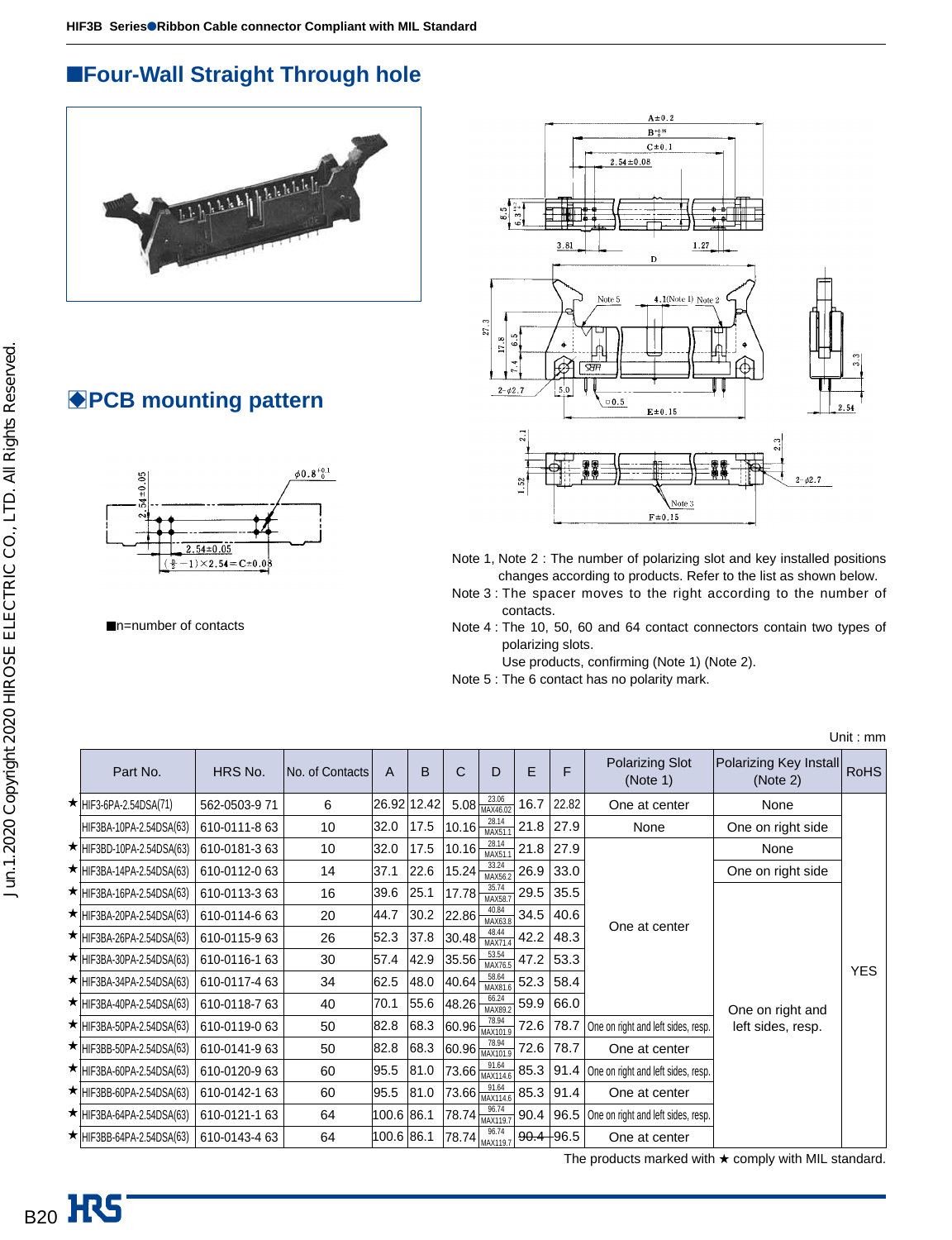# ■**Three Wall Angle Type**







### $1.52$  $2 - \phi 2.7$  $\overline{00}$  $F \pm 0.15$

- Note 1, Note 2 : The number of polarizing slot and key installed positions changes according to products. Refer to the list as shown below.
- Note 3 : The spacer moves according to the number of contacts.
- Note 4 : The 10 contact connector consists of two types.
	- Use products, confirming (Note 1) (Note 2).

|                                  |               |                 |       |   |                                    |                                             |      |      |                                              |                                    | Unit: mm    |
|----------------------------------|---------------|-----------------|-------|---|------------------------------------|---------------------------------------------|------|------|----------------------------------------------|------------------------------------|-------------|
| Part No.                         | HRS No.       | No. of Contacts | A     | B | С                                  | D                                           | E    | F    | <b>Polarizing Slot</b><br>(Note 1)           | Polarizing Key Install<br>(Note 2) | <b>RoHS</b> |
| $\star$   HIF3B -10PA-2.54DS(63) | 610-0051-8 63 | 10              | 32.0  |   | 17.5 10.16 $\frac{28.14}{MAX51.1}$ |                                             | 21.8 | 27.9 | None                                         | One on right side                  |             |
| HIF3BC-10PA-2.54DS(63)           | 610-0151-263  | 10              | 32.0  |   | 17.5 $10.16 \frac{20.14}{MAX51.1}$ |                                             | 21.8 | 27.9 |                                              | None                               |             |
| $\star$   HIF3B -16PA-2.54DS(63) | 610-0052-063  | 16              | 39.6  |   | 25.1 $17.78 \frac{30.74}{MAX58.7}$ | 35.74                                       | 29.5 | 35.5 |                                              | One on right and                   | <b>YES</b>  |
| $\star$ HIF3B -20PA-2.54DS(63)   | 610-0053-363  | 20              | 44.7  |   | 30.2 22.86                         | 40.84<br>MAX63.8                            | 34.5 | 40.6 |                                              |                                    |             |
| $\star$ HIF3B -26PA-2.54DS(63)   | 610-0054-663  | 26              | 52.3  |   | 37.8 30.48                         | 48.44<br>MAX71.4                            | 42.2 | 48.3 | One at center                                |                                    |             |
| $\star$ HIF3B -30PA-2.54DS(63)   | 610-0055-963  | 30              | 57.4  |   |                                    | 53.54<br>42.9 35.56 $\frac{33.34}{MAX76.5}$ | 47.2 | 53.3 |                                              |                                    |             |
| $\star$ HIF3B -34PA-2.54DS(63)   | 610-0056-1 63 | 34              | 62.5  |   | 48.0 40.64                         | 58.64<br>MAX81.6                            | 52.3 | 58.4 |                                              | left sides, resp.                  |             |
| $\star$ HIF3B -40PA-2.54DS(63)   | 610-0057-4 63 | 40              | 70.1  |   |                                    | 66.24<br>55.6 48.26 $\frac{60.24}{MAX89.2}$ | 59.9 | 66.0 |                                              |                                    |             |
| $\star$ HIF3B -50PA-2.54DS(63)   | 610-0058-763  | 50              | 82.8  |   |                                    | 68.3 60.96 $\frac{78.94}{MAX101.9}$         | 72.6 | 78.7 |                                              |                                    |             |
| $\star$ HIF3B -60PA-2.54DS(63)   | 610-0059-063  | 60              | 95.5  |   |                                    | 81.0 73.66 $\frac{91.64}{MAX114.6}$         |      |      | 85.3 91.4 One on right and left sides, resp. |                                    |             |
| $\star$ HIF3B -64PA-2.54DS(63)   | 610-0060-963  | 64              | 100.6 |   |                                    | 86.1 78.74 $\frac{96.74}{MAX119.7}$         | 90.4 | 96.5 |                                              |                                    |             |

The products marked with ★ comply with MIL standard.

# **BPCB mounting pattern**



■n=number of contacts

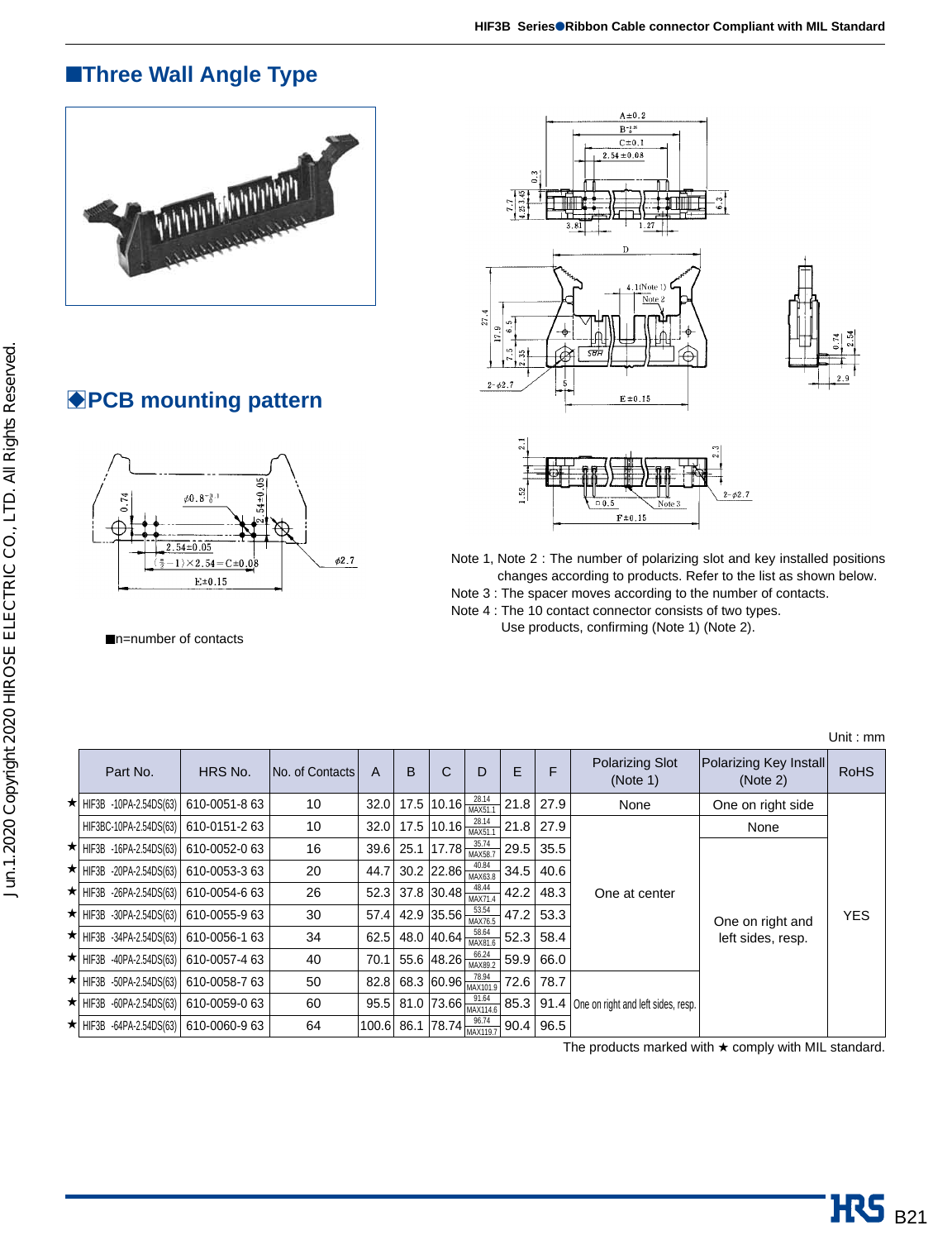# ■**Four Wall Straight Through hole**

# **[Flux Blister Prevention Type]**



# **BPCB mounting pattern**



Note1 : The number of polarizing slot and key installed positions changes according to products. Refer to the list as shown below.



■n=number of contacts

|                                   |               |                 |      |      |                                           |                  |      |      |                                    |                             | Unit : $mm$ |
|-----------------------------------|---------------|-----------------|------|------|-------------------------------------------|------------------|------|------|------------------------------------|-----------------------------|-------------|
| Part No.                          | HRS No.       | No. of Contacts | A    | B    | С                                         | D                | E    | F    | <b>Polarizing Slot</b>             | Polarizing Key Install RoHS |             |
| $\star$ HIF3CA-10PA-2.54DSA(63)   | 610-0701-1 63 | 10              | 32.0 |      | 17.5 $10.16 \frac{20.14}{MAX51.4}$        | 28.14            | 21.8 | 27.9 | None                               | One on right side           |             |
| HIF3CD-10PA-2.54DSA(63)           | 610-0722-1 63 | 10              | 32.0 |      | 17.5 $10.16 \frac{20.14}{MAX51.1}$        |                  | 21.8 | 27.9 |                                    | None                        |             |
| $\star$ HIF3CA-16PA-2.54DSA(63)   | 610-0703-763  | 16              | 39.6 | 25.1 | $17.78 \frac{30.15}{MAX58.7}$             | 35.74            | 29.5 | 35.5 |                                    |                             |             |
| $\star$   HIF3CA-20PA-2.54DSA(63) | 610-0704-0 63 | 20              | 44.7 |      | 30.2 22.86 $\frac{40.04}{MAX63.8}$        |                  | 34.5 | 40.6 |                                    |                             | <b>YES</b>  |
| $\star$ HIF3CA-26PA-2.54DSA(63)   | 610-0705-263  | 26              |      |      | 52.3 37.8 30.48                           | 48.44<br>MAX71.4 | 42.2 | 48.3 | One at center                      |                             |             |
| $\star$ HIF3CA-30PA-2.54DSA(63)   | 610-0706-563  | 30              | 57.4 |      | 42.9 35.56 $\frac{33.34}{MAX76.5}$        |                  | 47.2 | 53.3 |                                    |                             |             |
| $\star$ HIF3CA-34PA-2.54DSA(63)   | 610-0707-863  | 34              | 62.5 | 48.0 | 40.64                                     | 58.64<br>MAX81.6 | 52.3 | 58.4 |                                    | One on right and            |             |
| $\star$ HIF3CA-40PA-2.54DSA(63)   | 610-0708-0 63 | 40              | 70.1 | 55.6 | $ 48.26 $ MAX89.2                         | 66.24            | 59.9 | 66.0 |                                    | left sides, resp.           |             |
| $\star$ HIF3CA-50PA-2.54DSA(63)   | 610-0709-363  | 50              | 82.8 |      | 68.3 60.96 $\frac{78.94}{MAX101.9}$       |                  | 72.6 | 78.7 | One on right and left sides, resp. |                             |             |
| $\star$ HIF3CB-50PA-2.54DSA(63)   | 610-0721-963  | 50              | 82.8 |      | 68.3 60.96 $\frac{78.94}{MAX101.9}$       |                  | 72.6 | 78.7 |                                    |                             |             |
| $\star$ HIF3CB-60PA-2.54DSA(63)   | 610-0723-4 63 | 60              | 95.5 |      | 81.0 73.66 $\frac{91.64}{MAX114.6}$       |                  | 85.3 | 91.4 | One at center                      |                             |             |
| $\star$ HIF3CB-64PA-2.54DSA(63)   | 610-0724-763  | 64              |      |      | 100.6 86.1 78.74 $\frac{96.74}{MAX119.7}$ |                  | 90.4 | 96.5 |                                    |                             |             |

The products marked with  $\star$  comply with MIL standard.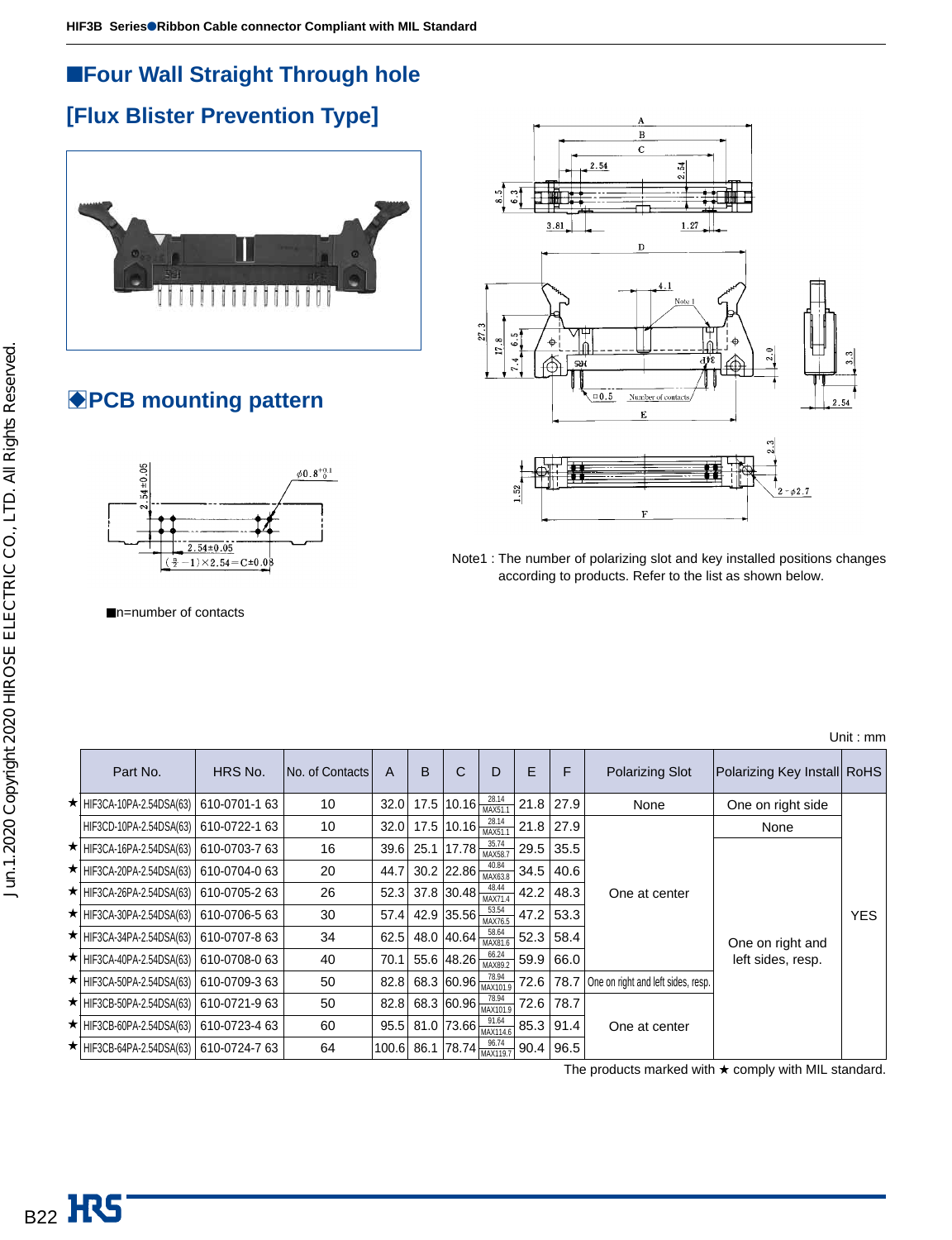# **Polarizing Key**

# HIF3B-GK 562-0601-8



### **HIF3-GPIN(A) HIF3BA-GPIN**





| Part No. | HRS No. | Material                                                              | Remarks | <b>RoHS</b> |
|----------|---------|-----------------------------------------------------------------------|---------|-------------|
|          |         | $ HIF3-GPIN(A) $ 562-0126-6 Poly acetal (white) A set of 5 pieces YES |         |             |

products.

| Part No. | HRS No. | Material                                                         | Remarks | <b>RoHS</b> |
|----------|---------|------------------------------------------------------------------|---------|-------------|
|          |         | HIF3BA-GPIN 612-0500-2 Poly acetal (white) A set of 5 pieces YES |         |             |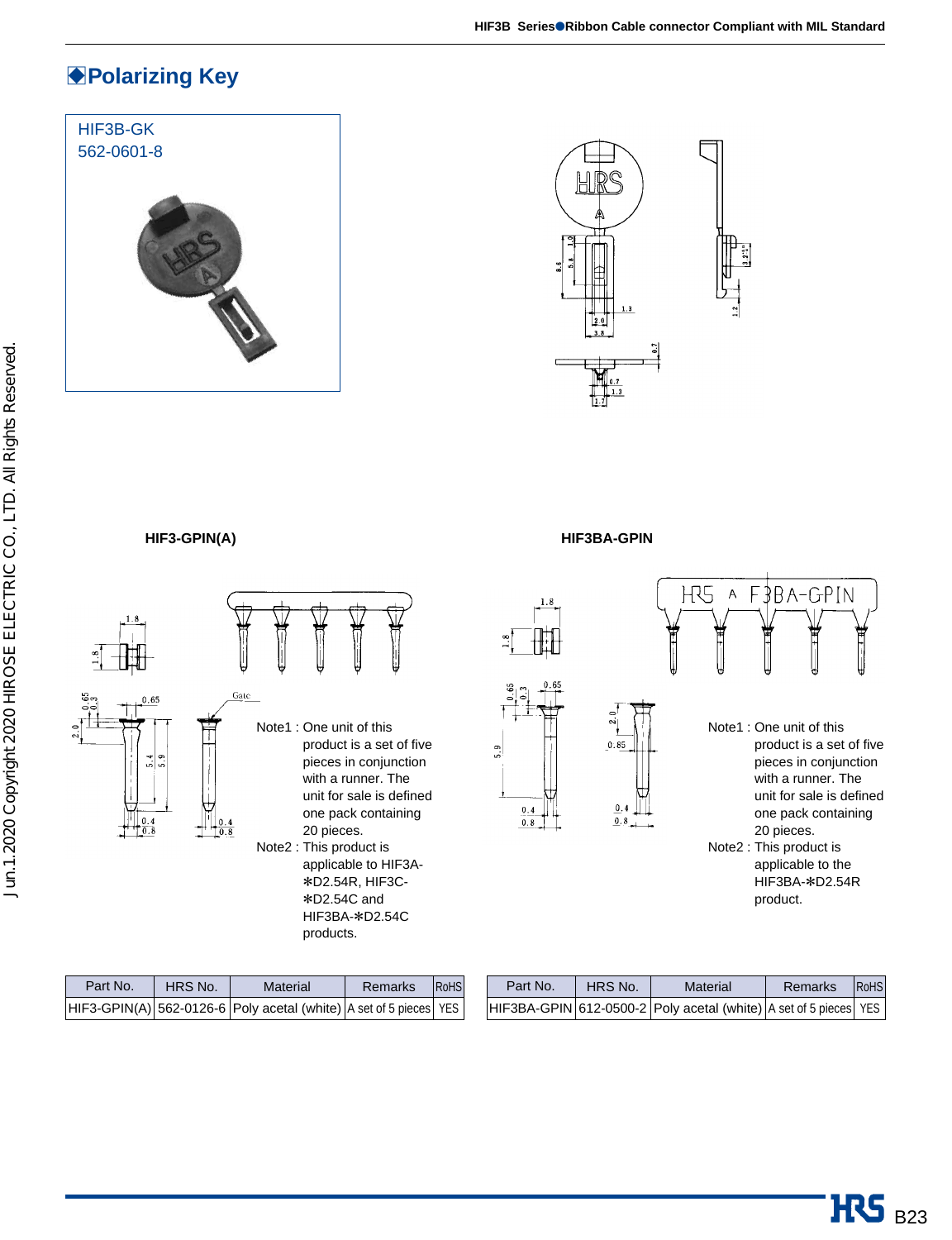●**Low Profile Lock Pin Header** 

# B**Lock**



### ●**F Type Lock Pin Header**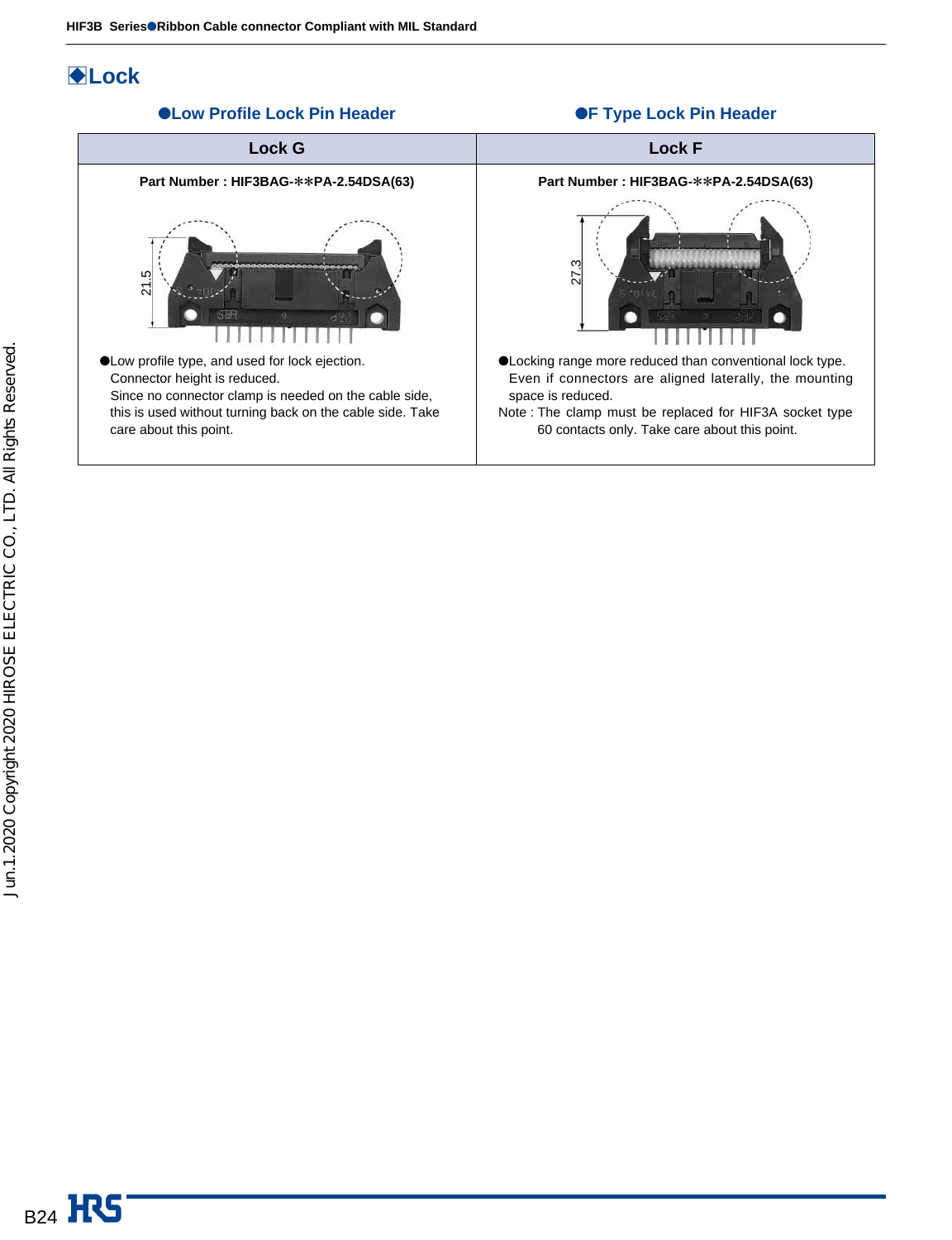# ■**Socket for Crimping**







Unit : mm

| Part No.             | HRS No.       | No. of Contacts | A     | B     | <b>Polarizing Guide</b>        | <b>RoHS</b> |
|----------------------|---------------|-----------------|-------|-------|--------------------------------|-------------|
| HIF3BA-10D-2.54C(63) | 610-1041-0 63 | 10              | 17.25 | 10.16 |                                |             |
| HIF3BA-14D-2.54C(63) | 610-1051-3 63 | 14              | 22.35 | 15.24 |                                |             |
| HIF3BA-16D-2.54C(63) | 610-1042-2 63 | 16              | 24.8  | 17.78 |                                |             |
| HIF3BA-20D-2.54C(63) | 610-1043-5 63 | 20              | 29.95 | 22.86 |                                |             |
| HIF3BA-26D-2.54C(63) | 610-1044-8 63 | 26              | 37.55 | 30.48 | One at center                  |             |
| HIF3BA-30D-2.54C(63) | 610-1045-0 63 | 30              | 42.63 | 35.56 |                                |             |
| HIF3BA-34D-2.54C(63) | 610-1046-3 63 | 34              | 47.75 | 40.64 |                                | <b>YES</b>  |
| HIF3BA-40D-2.54C(63) | 610-1047-6 63 | 40              | 55.35 | 48.26 |                                |             |
| HIF3BA-50D-2.54C(63) | 610-1048-963  |                 |       | 60.96 | One right and left side, resp. |             |
| HIF3BB-50D-2.54C(63) | 610-1061-763  | 50              | 68.04 |       | One at center                  |             |
| HIF3BA-60D-2.54C(63) | 610-1049-1 63 |                 |       | 73.66 | One right and left side, resp. |             |
| HIF3BB-60D-2.54C(63) | 610-1062-0 63 | 60              | 80.77 |       | One at center                  |             |
| HIF3BA-64D-2.54C(63) | 610-1064-5 63 |                 |       | 78.74 | One right and left side, resp. |             |
| HIF3BB-64D-2.54C(63) | 610-1063-2 63 | 64              | 85.85 |       | One at center                  |             |

Note : Some variations may differ from those in above figures.

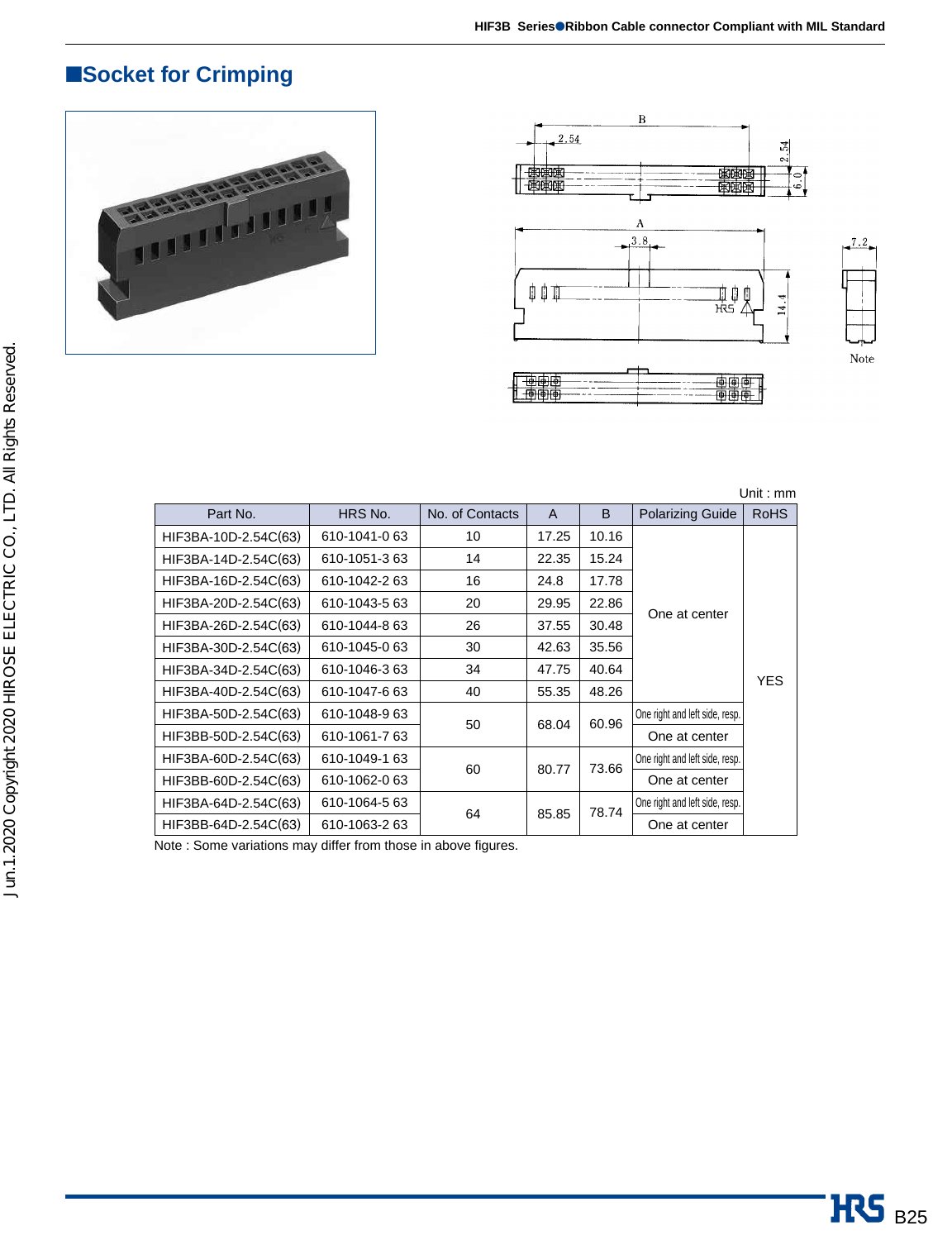# ■**Cover Case for Crimping socket**





Unit : mm

| Part No.      | HRS No.       | No. of Contacts | A    | B    | C    | D    | Ε     | <b>RoHS</b> |
|---------------|---------------|-----------------|------|------|------|------|-------|-------------|
| HIF3-20CV(72) | 562-0201-072  | 20              | 24.5 | 18.0 | 12.0 | 30.5 | 29.95 |             |
| HIF3-26CV(72) | 562-0202-272  | 26              | 30.2 | 20.0 | 14.0 | 32.0 | 37.55 |             |
| HIF3-30CV(72) | 562-0203-5 72 | 30              | 32.2 | 22.0 | 16.0 | 33.0 | 42.63 |             |
| HIF3-34CV(72) | 562-0204-872  | 34              | 34.2 | 24.0 | 18.0 | 33.5 | 47.75 | <b>YES</b>  |
| HIF3-40CV(72) | 562-0205-072  | 40              | 36.2 | 26.0 | 20.0 | 35.5 | 55.35 |             |
| HIF3-50CV(72) | 562-0206-372  | 50              | 39.2 | 29.0 | 23.0 | 38.0 | 68.04 |             |
| HIF3-60CV(72) | 562-0207-672  | 60              | 42.2 | 32.0 | 26.0 | 40.5 | 80.77 |             |

Note 1 : The type F lock pin header cannot be used for a mating member.

Note 2 : Note that the product cannot be used with AWG #20.

Applicable jacket diameters are as described below.

20 contacts : 1.7mm diameter MAX

26 to 40 contacts : 1.6mm diameter MAX

50 to 60 contacts : 1.4mm diameter MAX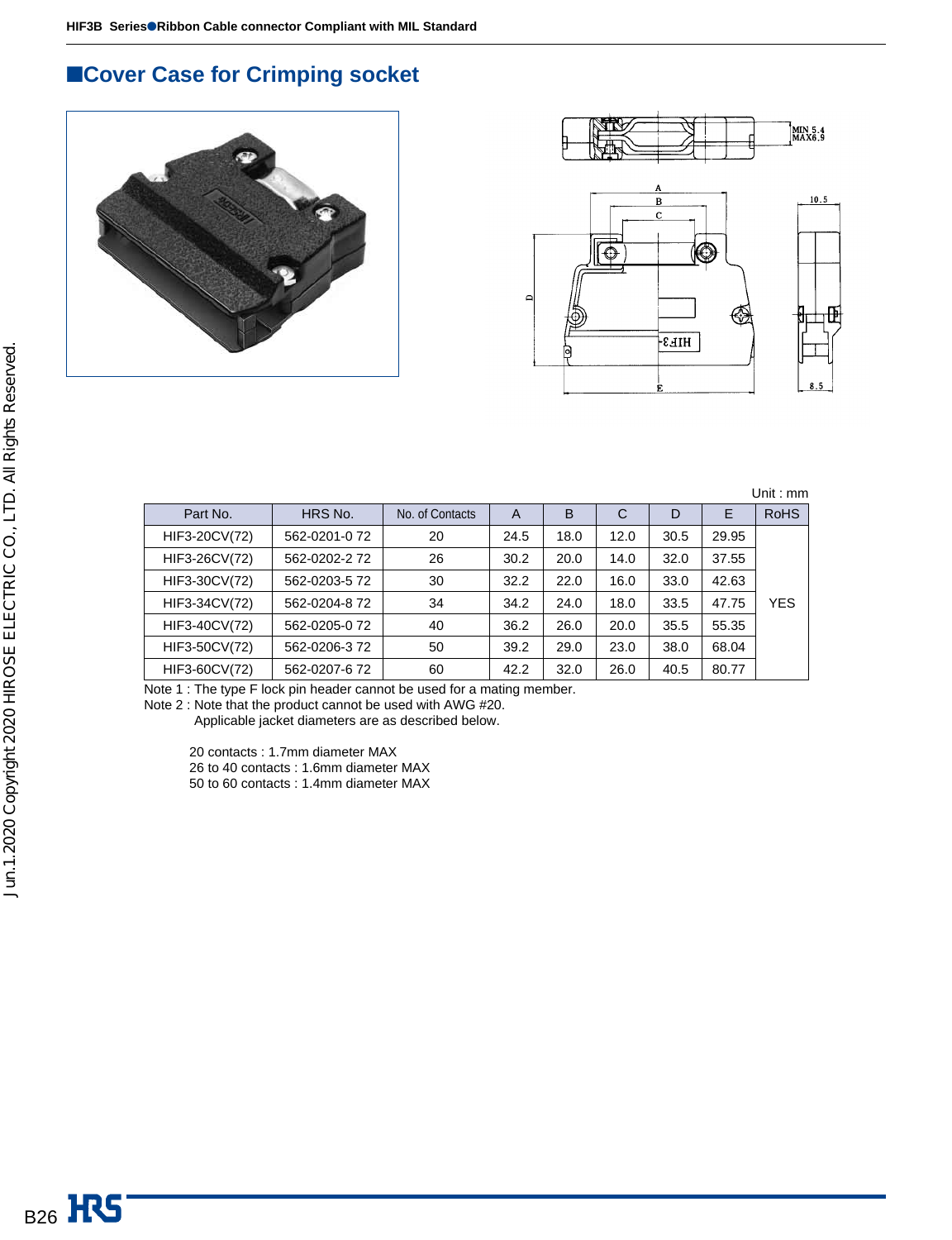# **Contact (Crimping Contact for Socket)**

 $\overline{H}$ 



\*Termination of crimp terminals requires a special tool.<br>\*Please contact a Hirose representative if using non-applicable wires.

Unit: mm Part No HRS No.  $\frac{A}{11.5}$ TE.  $G$ Remarks  $\overline{D}$ 562-0492-4<br>562-0079-8  $\frac{1}{2.5}$ 3-20225  $\overline{16}$  $\overline{15}$ Fully Gold Plated  $2.2$ **HIF**  $2.4$  $1.1$  $1.4$ Partially Gold Plated **HIF** 562-0244-2  $12$ 32  $0.8$ **HIF** 3-24285 562-0124-0<br>562-0246-8 Fully Gold Plated<br>Partially Gold Plated  $\mathbf{1}$  $1.2$  $\overline{c}$ 2.25 HIF3-2428 Unit:  $mm$ **Applicable Wire** Manual Crimping Tool HRS No. RoHS Part No.  $STYIFNo$ AWG Wire Configuration | Jacket Diameter 21 pieces / 0.18  $\frac{\phi 1.8}{\phi 1.6}$ 20 HIF3-2022SC HIE3-TA2022HC 550-0124-0 **UL1007 Stranded Wire** 17 pieces / 0.16  $616$ HIF3-2226SC **HIF3-T2226HC** UL1007 Stranded Wire 11 pieces / 0.16<br>7 pieces / 0.16 550-0063-8  $\frac{\cancel{0}1.5}{\cancel{0}1.3}$  $\overline{24}$  $\circ$ **HIF3-2226SCA**  $\overline{26}$  $\overline{24}$  $11$  pieces / 0.16  $\frac{1}{6}$ 1.5 HIF3-2428SC HIE3-TA2428HC 550-0100-2 UL1007 Stranded Wire  $\frac{26}{28}$ 7 pieces / 0.16<br>7 pieces / 0.127  $\frac{613}{612}$ **HIF3-2428SCA** 

Note 1 : Perform crimping operation based on the handling manual. Contact a Hirose Representative for the manual crimping tool handing manual.<br>Note 2 : Issues with non-Hirose specified tools are outside the scope of warran

### **OReel Contact**



|                      |                      |            |     |                      |                      |       |                  |                    |                          | Unit: $mm$  |                                      |  |
|----------------------|----------------------|------------|-----|----------------------|----------------------|-------|------------------|--------------------|--------------------------|-------------|--------------------------------------|--|
| Part No.             | HRS No.              | A          | B   | C                    | D                    | Е     | F                | G                  | <b>Remarks</b>           |             |                                      |  |
| <b>HIF3-2022SCF</b>  | 562-0493-7           | 11.5       | 2.5 |                      | 1.6                  | 1.5   |                  |                    | <b>Fully Gold Plated</b> |             |                                      |  |
| <b>HIF3-2226SCF</b>  | 562-0080-7           |            |     |                      | 1.1                  | 1.4   | 2.2              | 2.4                |                          |             |                                      |  |
| <b>HIF3-2226SCFA</b> | 562-0245-5           | 12         | 3.2 | 0.8                  |                      |       |                  |                    | Partially Gold Plated    |             |                                      |  |
| <b>HIF3-2428SCF</b>  | 562-0125-3           |            |     |                      |                      | 1.2   | 2                | 2.25               | <b>Fully Gold Plated</b> |             |                                      |  |
| <b>HIF3-2428SCFA</b> | 562-0247-0           |            |     |                      |                      |       |                  |                    | Partially Gold Plated    |             |                                      |  |
|                      |                      |            |     |                      |                      |       |                  |                    |                          | Unit: mm    |                                      |  |
| Part No.             | Applicator           |            |     |                      |                      |       | Applicable Wire  |                    |                          | <b>RoHS</b> |                                      |  |
|                      |                      | HRS No.    |     | <b>STYLE No</b>      |                      |       |                  |                    | AWG                      |             | Wire Configuration   Jacket Diameter |  |
| <b>HIF3-2022SCF</b>  | AP105-HIF3-2022S     | 901-4027-9 |     | UL1007 Stranded Wire |                      | 20    | 26 pieces / 0.16 | 61.85              |                          |             |                                      |  |
|                      |                      |            |     |                      |                      | 22    | 17 pieces / 0.16 | 61.65              |                          |             |                                      |  |
|                      |                      |            |     |                      |                      |       |                  | 17 pieces / 0.16   | 61.65                    |             |                                      |  |
| <b>HIF3-2226SCF</b>  | AP105-HIF3-22-28SCF  | 901-4031-6 |     | UL1007 Stranded Wire |                      |       | 24               | 11 pieces $/ 0.16$ | $\phi$ 1.5               |             |                                      |  |
| <b>HIF3-2428SCF</b>  |                      |            |     |                      |                      |       | 26<br>28         | 7 pieces / 0.16    | 61.3                     | C           |                                      |  |
|                      |                      |            |     |                      |                      |       |                  | 7 pieces / 0.127   | 61.2                     |             |                                      |  |
|                      |                      |            |     | 22                   | 17 pieces / 0.16     | 61.65 |                  |                    |                          |             |                                      |  |
| <b>HIF3-2226SCFA</b> | AP105-HIF3-22-28SCFA | 901-4030-3 |     |                      | UL1007 Stranded Wire |       | 24               | 11 pieces / 0.16   | $\phi$ 1.5               |             |                                      |  |
| <b>HIF3-2428SCFA</b> |                      |            |     |                      |                      |       | 26               | 7 pieces / 0.16    | 61.3                     |             |                                      |  |
|                      |                      |            |     |                      |                      |       | 28               | 7 pieces / 0.127   | 61.2                     |             |                                      |  |

Note 1: Use "CM-105C" as semi-automatic crimping machine.<br>Note 1: Use "CM-105C" as semi-automatic crimping machine.<br>Note 2: Perform crimping in accordance with the "Crimping Quality Standards" and "Crimping Conditions Tabl

### ●VA Type Loose Piece Contact



### ●VA Type Reel Contact



|                     |                             |            |     |                      |      |                 |                             |  |                                      | Unit: $mm$ |
|---------------------|-----------------------------|------------|-----|----------------------|------|-----------------|-----------------------------|--|--------------------------------------|------------|
| Part No.            | HRS No.                     | А          | B   | C                    | D    | F               |                             |  | Remarks                              |            |
| HIF3-2226SCC        | 613-0004-7                  |            |     | 1.8                  | l 8  | 23              | 2.6                         |  | Partiall Gold Plated                 |            |
| <b>HIF3-2630SCC</b> | 613-0003-4                  | 11.5       | 0.8 | .4                   | 1.35 | 2               | 2.1                         |  |                                      |            |
|                     | Unit: $mm$                  |            |     |                      |      |                 |                             |  |                                      |            |
| Part No.            | <b>Manual Crimping Tool</b> | HRS No.    |     |                      |      | Applicable Wire |                             |  |                                      | RoHS       |
|                     |                             |            |     | <b>STYLE No</b>      |      | <b>AWG</b>      |                             |  | Wire Configuration   Jacket Diameter |            |
|                     |                             |            |     |                      |      | 22              | 17 pieces / 0.16            |  | 61.6                                 |            |
| <b>HIF3-2226SCC</b> | <b>HIF3-TB2226HC</b>        | 550-0154-1 |     | UL1007 Stranded Wire |      | 24              | 11 pieces / 0.16            |  | $\phi$ 1.5                           |            |
|                     |                             |            |     |                      |      | 26              | oieces / 0.16               |  | $\phi$ 1.3                           | C          |
|                     |                             |            |     |                      |      | 26              | $\frac{7}{1}$ pieces / 0.16 |  | $\phi$ 1.3                           |            |
| HIF3-2630SCC        | HIF3-TB2630HC               | 550-0155-4 |     | UL1007 Stranded Wire |      | 28              | pieces / 0.127              |  | $\phi$ 1.2                           |            |
|                     |                             |            |     |                      |      | 30              | 7 pieces / 0.1              |  | 61.1                                 |            |

Note 1 : Perform crimping operation based on the handling manual. Contact a Hirose Representative for the manual crimping tool handing manual.<br>Note 2 : Issues with non-Hirose specified tools are outside the scope of warran

|                       |                     |            |                  |  |                 |                      |                 |                    |                                      | Unit: mm    |                      |    |                 |       |  |  |  |    |                 |            |  |
|-----------------------|---------------------|------------|------------------|--|-----------------|----------------------|-----------------|--------------------|--------------------------------------|-------------|----------------------|----|-----------------|-------|--|--|--|----|-----------------|------------|--|
| Part No.              | HRS No.             | A          | B                |  | С               | D                    | Ε               | F                  | <b>Remarks</b>                       |             |                      |    |                 |       |  |  |  |    |                 |            |  |
| <b>HIF3-2226SCFC</b>  | 613-0002-1          | 11.5       | 0.8              |  | 1.8             | 1.8                  | 2.3             | 2.6                | Partially Gold Plated                |             |                      |    |                 |       |  |  |  |    |                 |            |  |
| <b>HIF3-2630SCFC</b>  | 613-0001-9          | 11.5       | 0.8              |  | 1.4             | $\sqrt{35}$          | $\overline{c}$  | 2.1                | Partially Gold Plated                |             |                      |    |                 |       |  |  |  |    |                 |            |  |
| <b>HIF3A-3236SCFC</b> | 613-0005-0          | 12.4       | 1.7              |  | 1.1             | 1.1                  | 1.4             | 1.5                | Partially Gold Plated                |             |                      |    |                 |       |  |  |  |    |                 |            |  |
|                       |                     |            |                  |  |                 |                      |                 |                    |                                      | Unit: $mm$  |                      |    |                 |       |  |  |  |    |                 |            |  |
| Part No.              | Applicator          | HRS No.    |                  |  |                 |                      | Applicable Wire |                    |                                      | <b>RoHS</b> |                      |    |                 |       |  |  |  |    |                 |            |  |
|                       |                     |            |                  |  | <b>STYLE No</b> |                      | <b>AWG</b>      |                    | Wire Configuration   Jacket Diameter |             |                      |    |                 |       |  |  |  |    |                 |            |  |
|                       |                     |            |                  |  |                 |                      | 22              | 17 pieces / 0.16   | 61.65                                |             |                      |    |                 |       |  |  |  |    |                 |            |  |
|                       |                     |            |                  |  |                 | UL1007 Stranded Wire | 24              | 11 pieces / 0.16   | $\phi$ 1.5                           |             |                      |    |                 |       |  |  |  |    |                 |            |  |
| <b>HIF3-2226SCFC</b>  | AP105-HIF3-2226SCFC |            | $901 - 4005 - 6$ |  |                 |                      |                 |                    |                                      |             |                      |    |                 |       |  |  |  | 26 | 7 pieces / 0.16 | $\phi$ 1.3 |  |
|                       |                     |            |                  |  |                 |                      |                 |                    |                                      |             | UL1061 Stranded Wire | 26 | 7 pieces / 0.16 | 60.98 |  |  |  |    |                 |            |  |
|                       |                     |            |                  |  |                 | UL1571 Stranded Wire | 26              | 7 pieces / 0.16    | 60.98                                |             |                      |    |                 |       |  |  |  |    |                 |            |  |
|                       |                     |            |                  |  |                 |                      | 26              | 7 pieces / 0.16    | 61.3                                 |             |                      |    |                 |       |  |  |  |    |                 |            |  |
| <b>HIF3-2630SCFC</b>  | AP105-HIF3-2630SCFC | 901-4006-9 |                  |  |                 | UL1007 Stranded Wire | 28              | 7 pieces / 0.127   | 61.2                                 |             |                      |    |                 |       |  |  |  |    |                 |            |  |
|                       |                     |            |                  |  |                 |                      | 30              | $7$ pieces $/ 0.1$ | 61.15                                |             |                      |    |                 |       |  |  |  |    |                 |            |  |
| <b>HIF3A-3236SCFC</b> | AP105-HIF3-3236SCFC | 901-4007-1 |                  |  |                 |                      | 32              | 7 pieces / 0.08    |                                      |             |                      |    |                 |       |  |  |  |    |                 |            |  |
|                       |                     |            |                  |  |                 |                      | 36              | 10 pieces / 0.04   |                                      |             |                      |    |                 |       |  |  |  |    |                 |            |  |

Note 1 : Use "CM-105C" as semi-automatic crimping machine.<br>
Note 2 : Perform crimping conditions and the "Cimping Quality Standards" and "Crimping Conditions Table". For the handling manuals<br>
On semi-automatic crimping mac

Note 4 : The applicable contacts and wires are limited to those listed in the table. Contact a Hirose representative regarding wires not listed in the table.

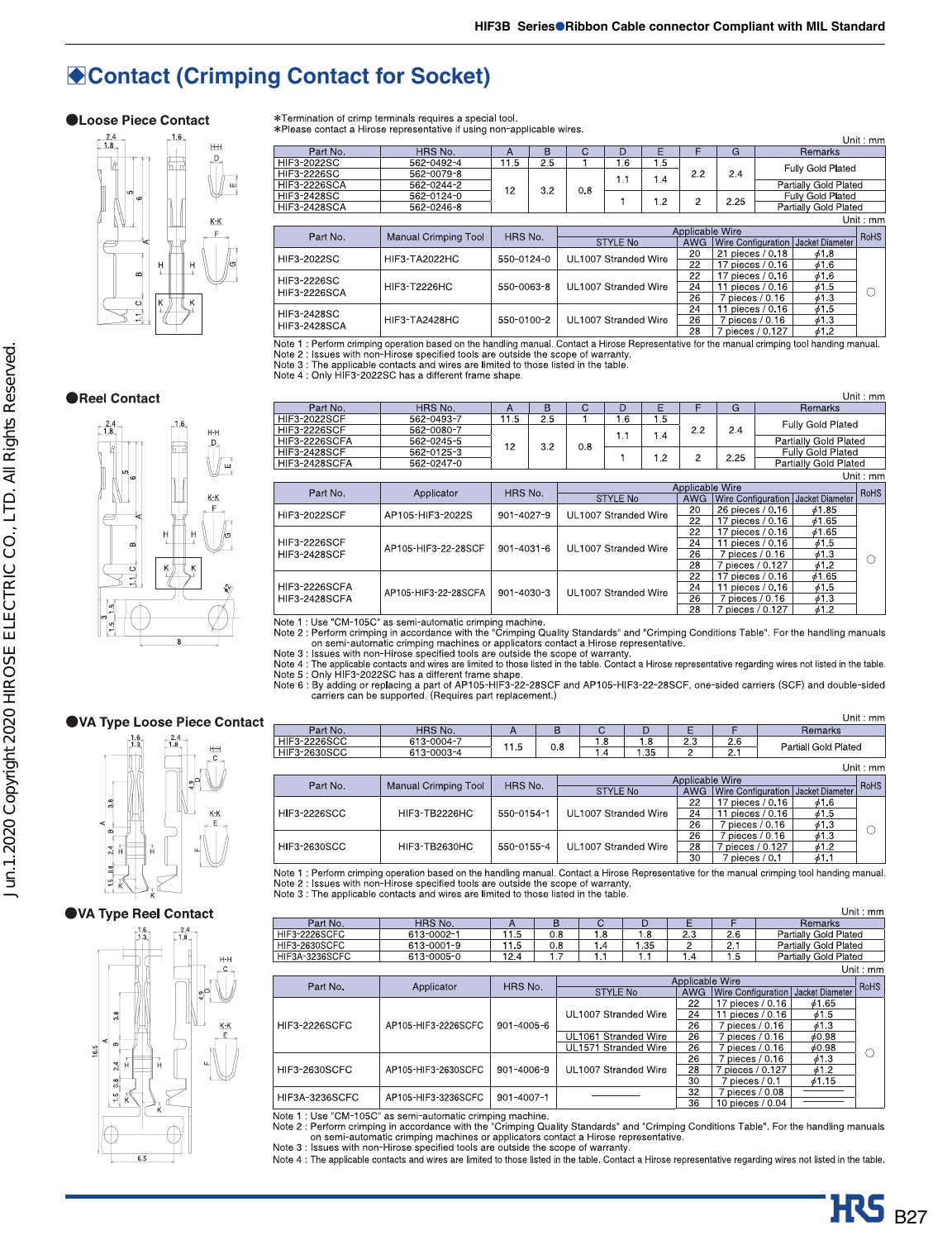# **◆Tools**

### ●**Crimping Tool**



| Part No.            | HRS No.    |
|---------------------|------------|
| <b>HIF3-T2226HC</b> | 550-0063-8 |

Manual Crimping Tool HIF3-T2226HC

### ●**Automatic Crimping Tool (Type : CM-105C)**







| Part No. | HRS No.          |
|----------|------------------|
| CM-105C  | $901 - 0001 - 0$ |

### ●**Contact Extraction Tools** How to use the extraction tool

(1) How to extract contacts

As shown in Figure 1, where the extraction tool is inserted in the lance fixed slot on the insulated case, slightly pull the cable, and the contact can be removed.

(2) How to adjust the lance (raise)

In order to re-insert the contact removed from the insulated case, raise the contact lance area using the tool A, and re-insert the contact, as shown in Figure 2.